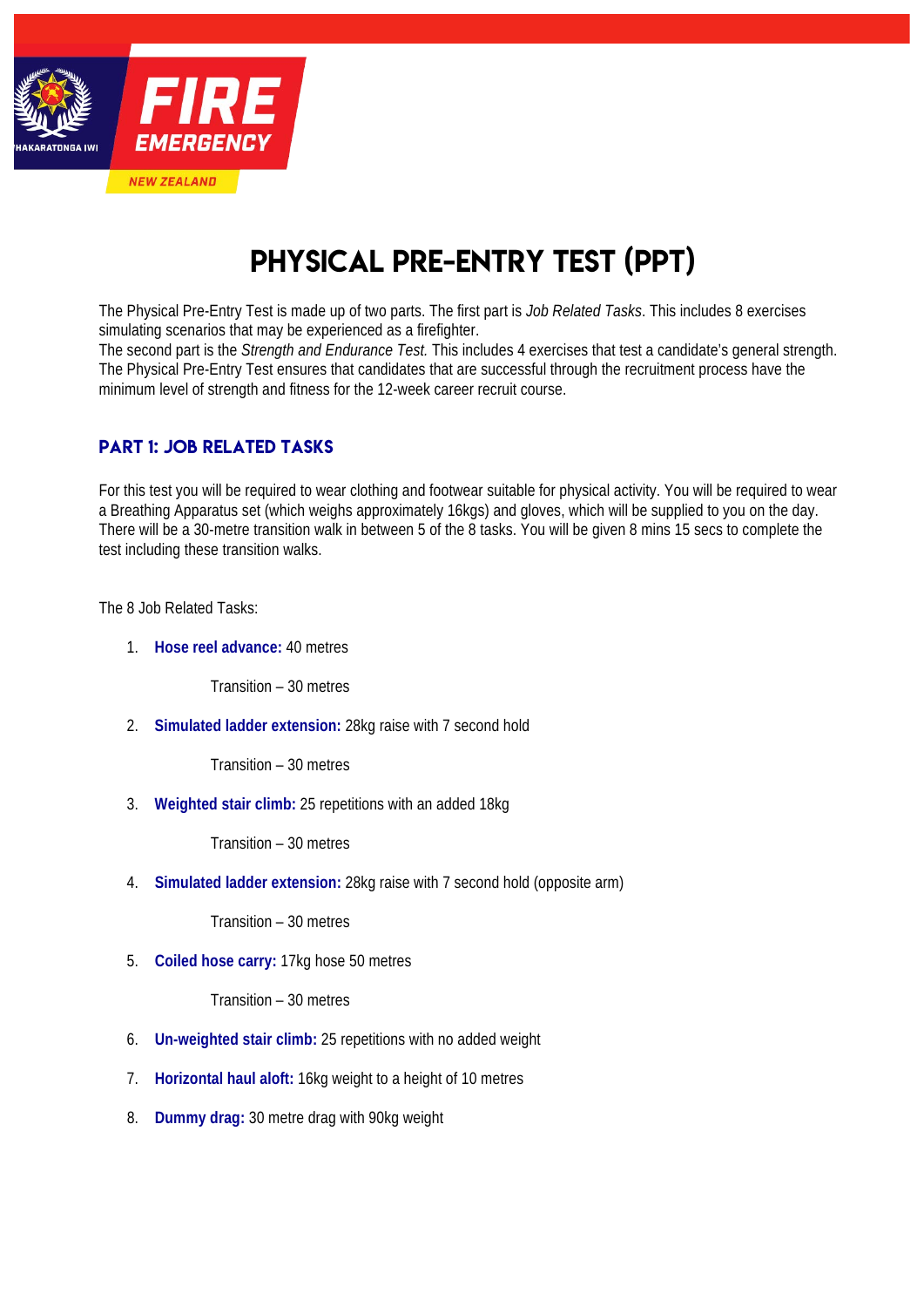#### HOSE REEL ADVANCE

This task requires you to run a hose-reel off the drum to a distance of 40 metres. You may run or walk; however this is the only time you are permitted to run during the test. You will:

- Place the hose over your shoulder
- Firmly grasp the branch
- Once you reach the 40m-mark place the branch down next to the cone



## SIMULATED LADDER EXTENSION

This task requires you to raise a 28kg weight to a height of 5.3m followed by a 7 second hold. This weight simulates raising a 28kg ladder. This is completed twice during the testing.

- You may start with a two-handed pull but must then use a hand over hand method to raise the weight.
- Your upper body must remain vertical throughout task however you are permitted to bend your knees.
- The weight must continue to travel in an upward direction.
- Once the weight reaches the required height you will then hold the line in one hand between your shoulders and the top of your head for 7 seconds.
- Your helper will count the 7 seconds aloud from their stopwatch.
- No other part of the line can be touching your body.
- If the line slips the count will stop and will not restart until the line is secured.
- The load will then be returned to the ground in a controlled hand over hand manner after the 7 seconds is up.



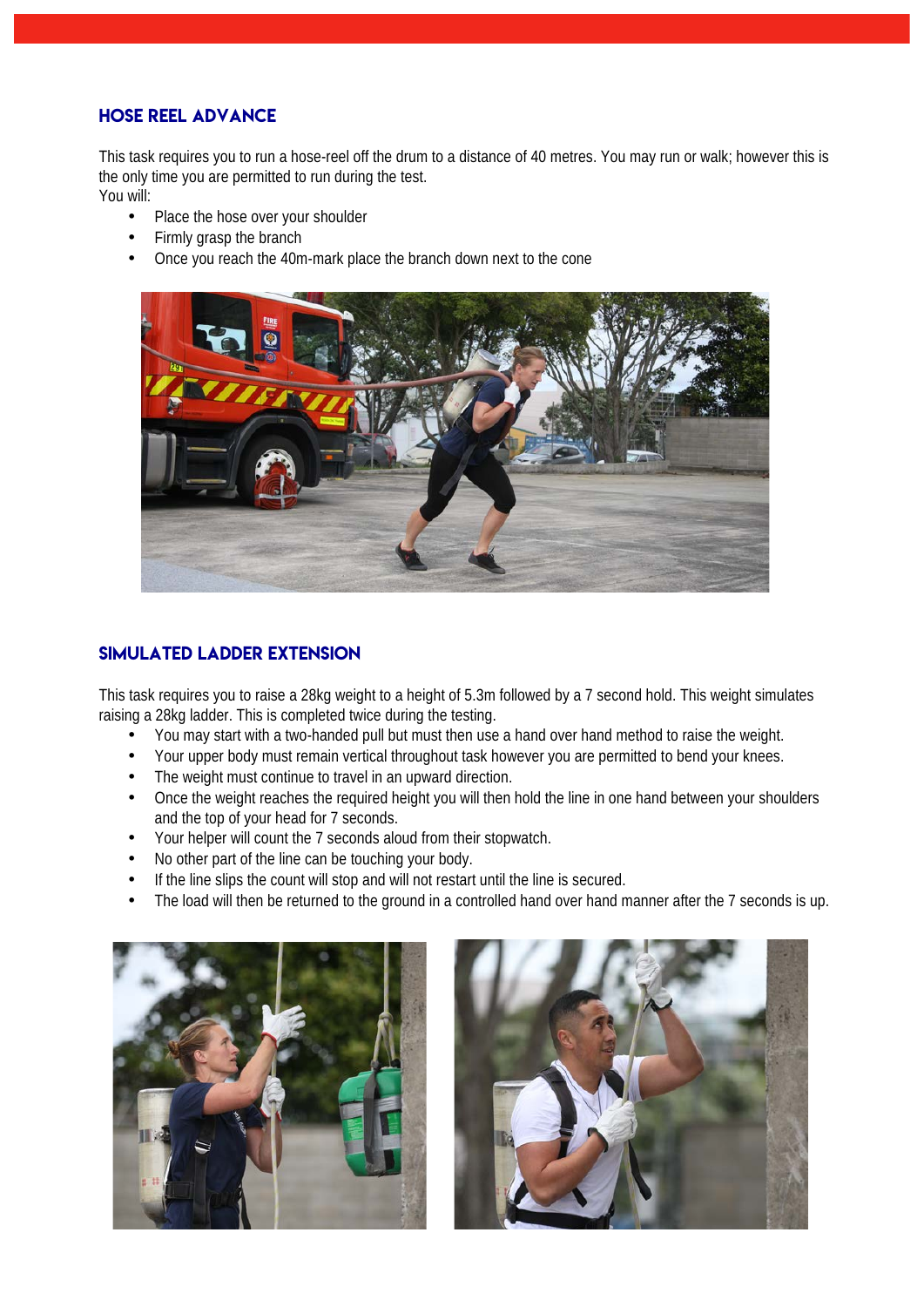#### STAIR CLIMB

This task requires you to complete 25 stair repetitions carrying an additional 18kg weight.

- You must step up and down 25 times
- The additional weight will be placed across the cylinder of the BA set
- Your whole foot must be placed on the step and both heels must make contact with the top step
- The helper will count your steps



#### SIMULATED LADDER EXTENSION

For the second time you are required to raise a 28kg weight to a height of 5.3m followed by a 7 second hold. The hold must be done with the opposite hand to the previous ladder extension. The same conditions for the first extension also apply here.

#### Hose Carry

This task requires you to carry a 17kg-coiled hose at chest height for a distance of 50m

- Hold the coil by the lugs out in front of you<br>• The bose must not touch or rest on your bo
- The hose must not touch or rest on your body
- You may hold it to one side if more comfortable or to see where you are going.
- The hose cannot be put down for the duration of the test.



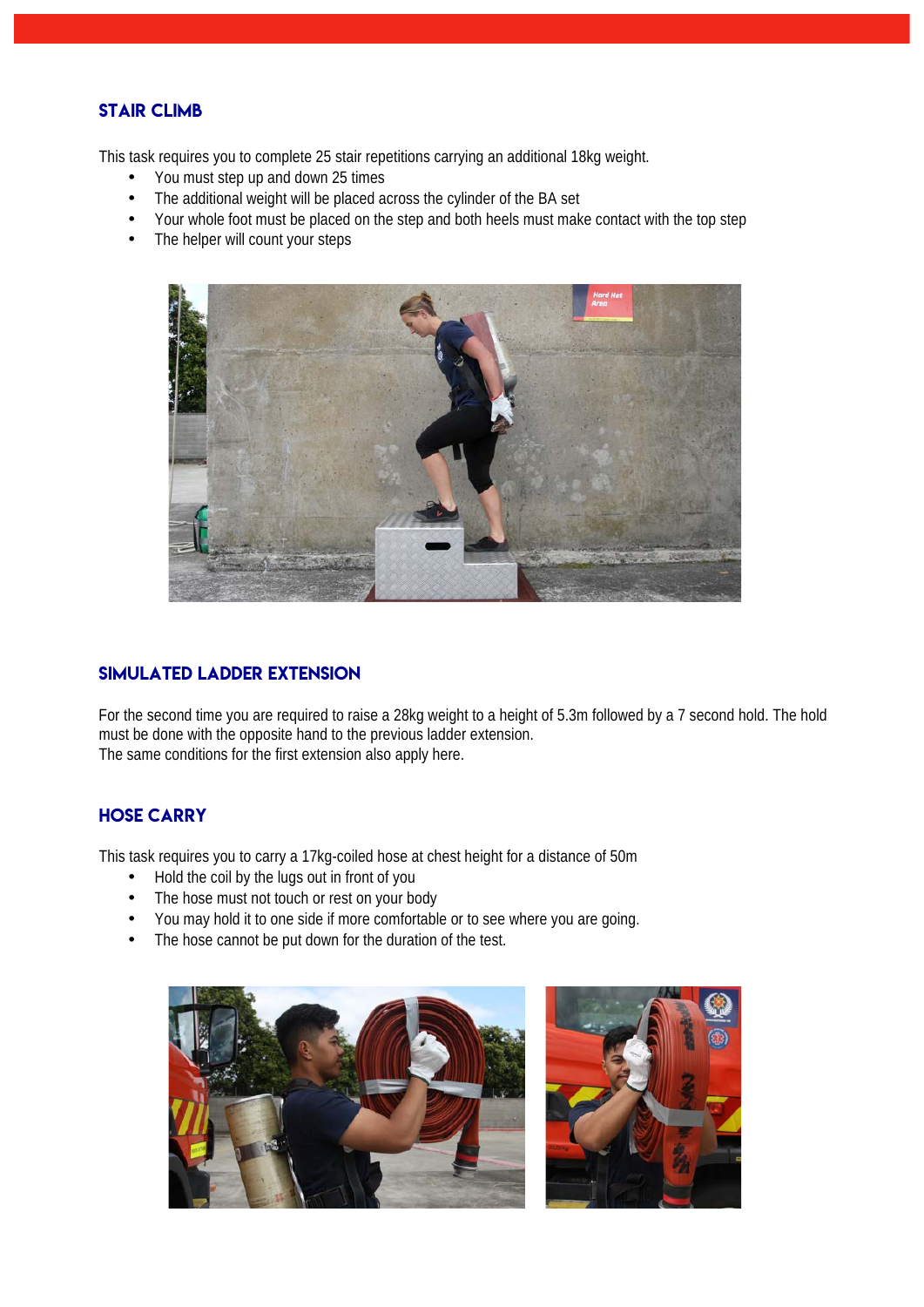#### STAIR CLIMB

This task requires you to complete 25 stair repetitions. There will be no additional weight added this time.

- You must step up and down 25 times
- Your whole foot must be placed on the step and both heels must make contact with the top step
- The helper will count your steps



#### Horizontal HAUL ALOFT

This task requires you to haul a 16kg weight to a height of 10m

- You must maintain a stationery position and use a hand-over-hand method.
- The weight must continue to travel in an upward direction.
- You must not wrap the line around your hands.
- Once the weight has reached the top, control it back to the ground using a hand-over-hand method.
- You are not permitted to allow the line to slip through your hands at any point



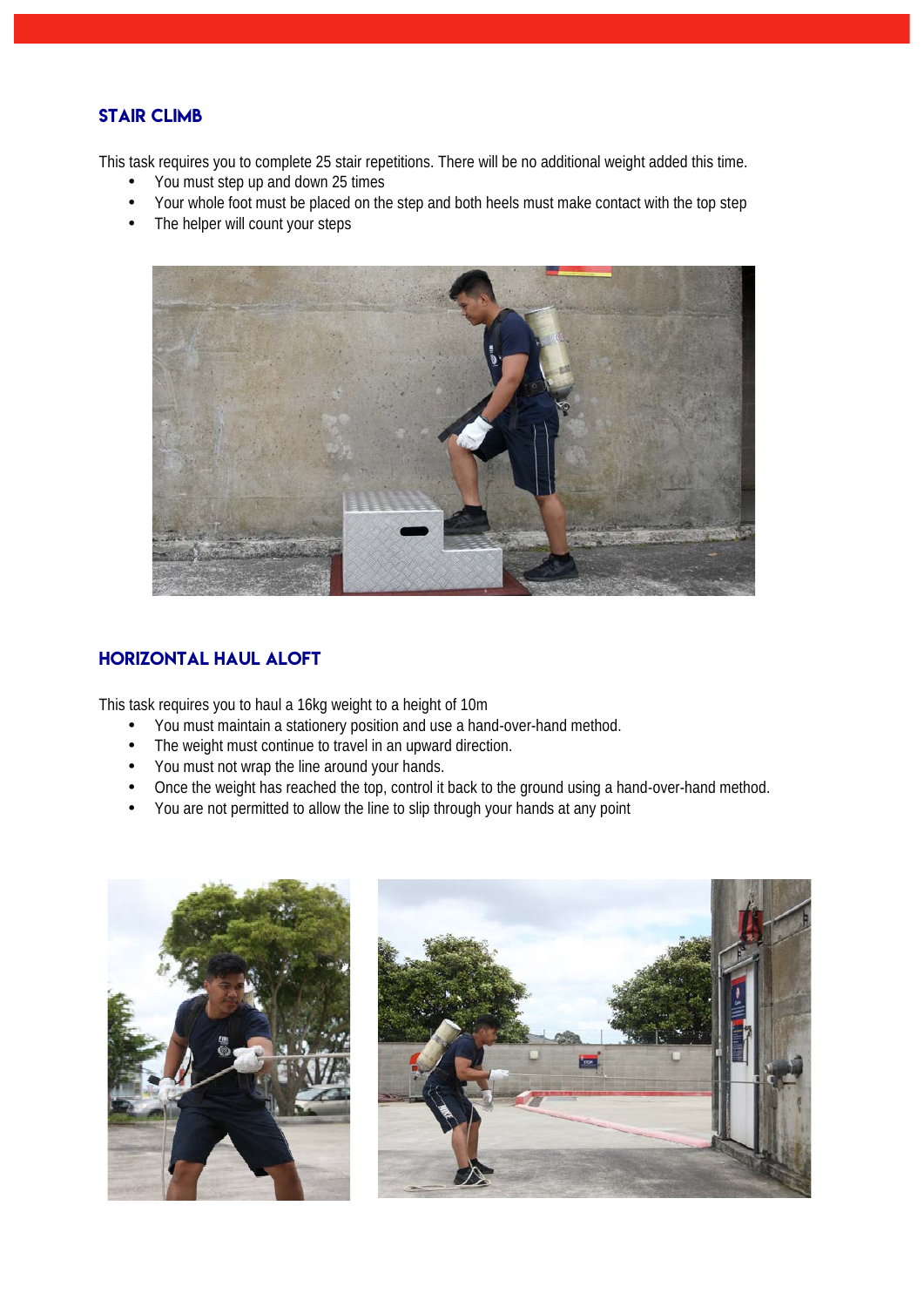# DUMMY Drag

This task requires you to drag a 90kg dummy a distance of 30m

- You must walk backwards over the 30-metre distance.
- Once started you cannot stop and must maintain contact with the dummy for the entire time
- If you trip or fall and still manage to keep contact with the dummy you may get up and continue the task as long as you do so immediately
- The timer will stop when the dummy passes the finish line.

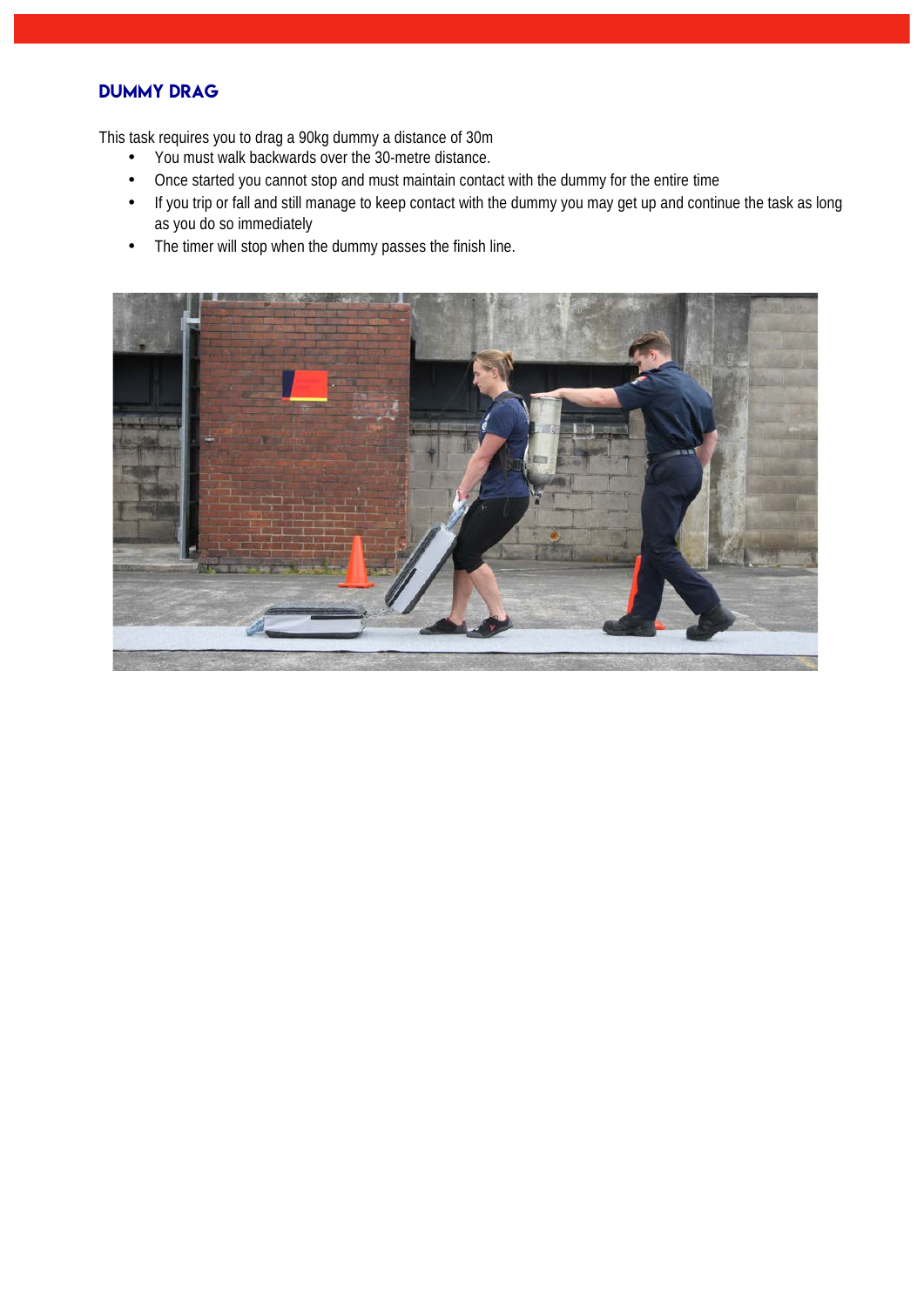#### PART 2: General Strength and endurance test

The second part of the Physical Pre-Entry Test is the General Strength and Endurance test. This consists of 4 exercises that will be conducted in the following order:

- **Shoulder Press**
- **Grip Strength**
- **Deadlift**
- **Press-up**

The Grip Strength test and the Deadlift will be based on your bodyweight, which will be measured on the day of your test. You will be placed in a weight category and that will determine the targets required for each of the strength and endurance exercises.

All of these exercises are scored out of 5. To be successful you must achieve a score of at least 10 with no more than 1 marginal score. One score of 0 in any of the exercise will be deemed unsuccessful for this stage of testing.

#### Shoulder Press

This is a strength and endurance test of the shoulders and arms. For this test you will be required to press a 20kg bar above the head in time with a metronome

- The test is performed from the standing position
- You will complete as many reps as possible to a maximum of 17
- The repetition tempo is 1 second up/ 1 second down in time with the metronome
- If reps fall out of cadence the count will pause and you will have 2 reps to regain tempo.
- The test will end if you stop or fall out of cadence a second time
- The reps completed up to that point will be recorded
- Your score will be based on how many repetitions completed.

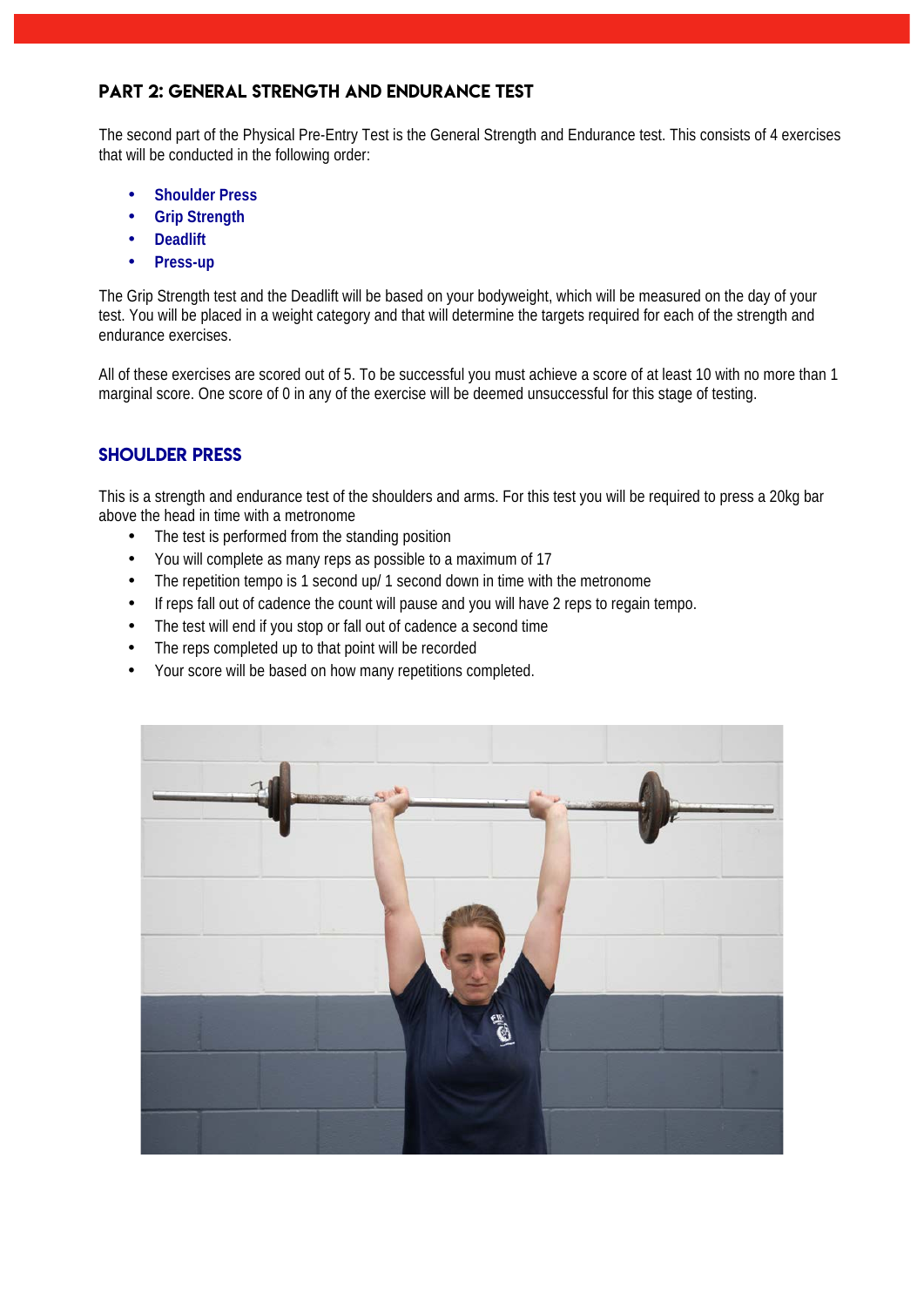#### **GRIP STRENGTH**

This test requires you to squeeze a dynamometer to test grip strength.

- A minimum reading of 35 is required before you are rated against the body mass scale.
- The dynamometer will be correctly adjusted to the size of your hand.
- You must hold the dynamometer with arm by your side
- Squeeze the dynamometer exerting as much pressure as possible
- Both arms are tested and the final reading is the lower of the two
- The score will be given as per the body mass scale schedule.





# **DEADLIFT**

This test requires you to exert maximum force against a static platform whilst in a deadlift position. This test simulates the your ability to lift and hold a large mass.

- You must achieve a minimum reading of 105kg before you are rated against the body mass scale
- The chain will be adjusted so the bar is positioned just above the kneecap
- You may use an overhand, underhand or mixed grip to hold the bar
- Position your feet each side of the chain and make sure your back is straight
- You will need to exert a maximum effort for at least 5 seconds
- The highest reading will be recorded
- The score will be given as per the body mass scale schedule.



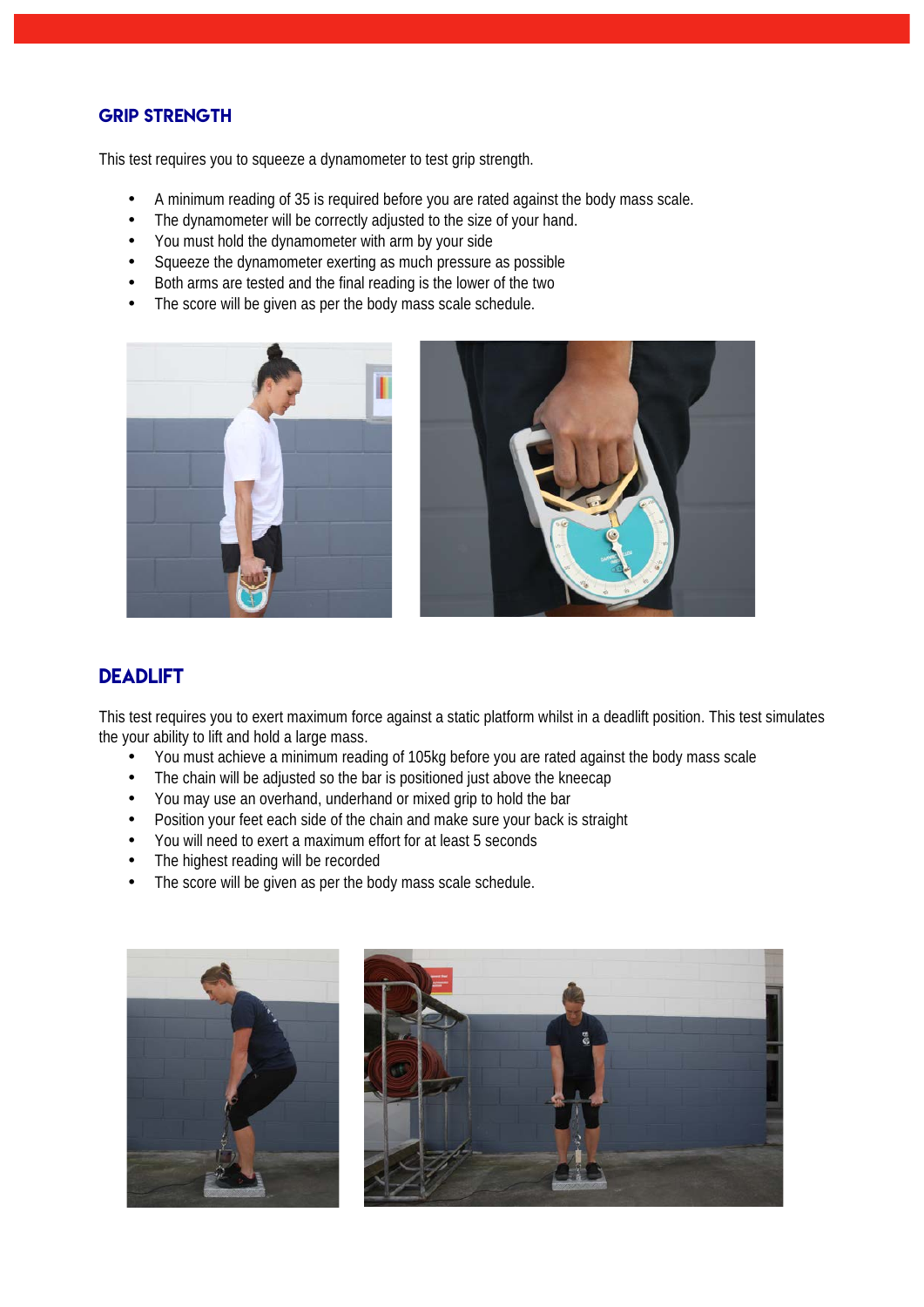## Press-Up

This test requires you to perform press-ups in time with a metronome. You will complete as many reps as possible to a maximum of 21. Knee press-ups are not permitted.

- You will lie on the ground with your shoulders on the line and arms extended at 90 degrees.
- Slide your hands back until your fingers are behind the line where your elbows were.
- Once in this position you will fully extends the arms to assume the starting position
- While keeping your body flat and rigid bend the elbows until you reach a 90 degree angle
- Fully extend your arms to return to the starting position to complete one rep.
- If reps fall out of cadence the count will pause and you will have 2 reps to get back in time
- The test will end if you stop or fall out of cadence a second time
- Your score will be based on how many repetitions completed.